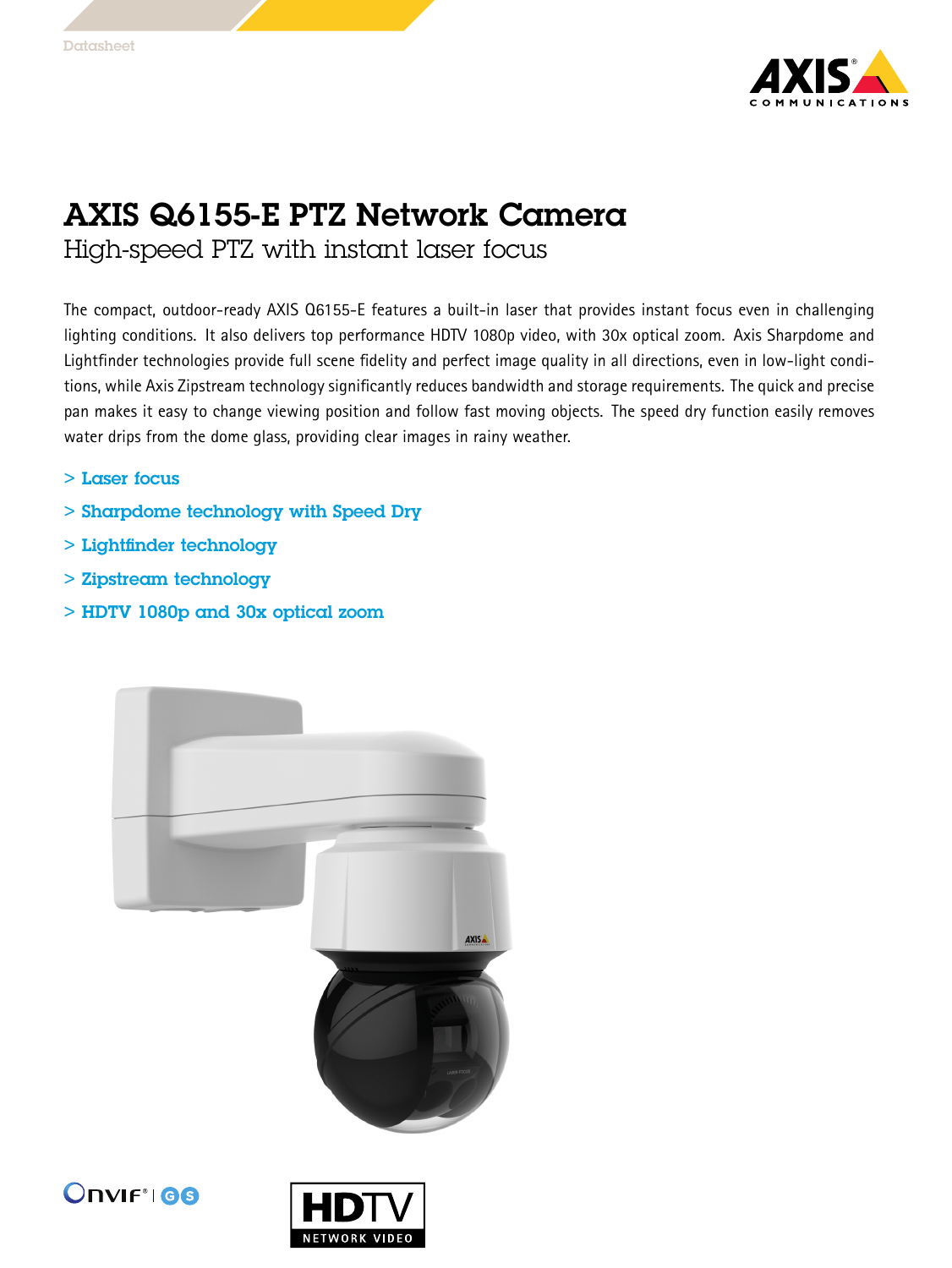## AXIS Q6155-E PTZ Network Camera

| Models                                    | AXIS Q6155-E 50 Hz<br>AXIS Q6155-E 60 Hz                                                                                                                                                                                                                                                                                                                                                                                                                                                                                                 |
|-------------------------------------------|------------------------------------------------------------------------------------------------------------------------------------------------------------------------------------------------------------------------------------------------------------------------------------------------------------------------------------------------------------------------------------------------------------------------------------------------------------------------------------------------------------------------------------------|
| Camera                                    |                                                                                                                                                                                                                                                                                                                                                                                                                                                                                                                                          |
| lmage sensor                              | 1/2.8" Progressive scan CMOS                                                                                                                                                                                                                                                                                                                                                                                                                                                                                                             |
| Lens                                      | 4.3-129 mm, F1.6-4.7<br>Horizontal field of view: 66.7°-2.36°<br>Vertical field of view: 39.5°-1.37°<br>Laser focus, auto-iris                                                                                                                                                                                                                                                                                                                                                                                                           |
| Day and night                             | Automatically removable infrared-cut filter                                                                                                                                                                                                                                                                                                                                                                                                                                                                                              |
| Minimum<br>illumination                   | Color: 0.15 lux at 30 IRE, F1.6<br>B/W: 0.01 lux at 30 IRE, F1.6<br>Color: 0.2 lux at 50 IRE, F1.6<br>B/W: 0.02 lux at 50 IRE, F1.6                                                                                                                                                                                                                                                                                                                                                                                                      |
| Shutter speed                             | 1/60000 s to 2 s                                                                                                                                                                                                                                                                                                                                                                                                                                                                                                                         |
| Pan/Tilt/Zoom                             | Pan: 360° endless, 0.05°-700°/s<br>Tilt: +20 to -90°, 0.05°-500°/s<br>Zoom: 30x optical, 12x digital, total 360x zoom<br>Nadir flip, 256 preset positions, tour recording, quard tour,<br>control queue, on-screen directional indicator, set new pan 0°,<br>adjustable zoom speed, speed dry                                                                                                                                                                                                                                            |
| Video                                     |                                                                                                                                                                                                                                                                                                                                                                                                                                                                                                                                          |
| Video<br>compression                      | H.264 (MPEG-4 Part 10/AVC) Baseline, Main and High Profiles<br><b>Motion JPEG</b>                                                                                                                                                                                                                                                                                                                                                                                                                                                        |
| Resolution                                | 1920x1080p (HDTV 1080p) to 320x180                                                                                                                                                                                                                                                                                                                                                                                                                                                                                                       |
| Frame rate                                | Up to 25/30 fps (50/60 Hz) in 1080p<br>Up to 50/60 fps (50/60 Hz) in 720p                                                                                                                                                                                                                                                                                                                                                                                                                                                                |
| Video streaming                           | Multiple, individually configurable streams in H.264 and Motion<br>JPEG<br>Axis Zipstream technology in H.264<br>Controllable frame rate and bandwidth<br>VBR/MBR H.264                                                                                                                                                                                                                                                                                                                                                                  |
| lmage settings                            | Compression, color, brightness, sharpness, white balance,<br>exposure control, exposure zones, rotation, fine tuning of<br>behavior at low light, electronic image stabilization (EIS), manual<br>shutter time, text and image overlay, image freeze on PTZ<br>Contrast, local contrast, automatic backlight compensation,<br>autofocus, WDR - forensic capture: 120 dB<br>32 individual 3D privacy masks                                                                                                                                |
| <b>Network</b>                            |                                                                                                                                                                                                                                                                                                                                                                                                                                                                                                                                          |
| Security                                  | Password protection, IP address filtering, HTTPS <sup>a</sup> encryption,<br>IEEE 802.1x (EAP-TLS) <sup>a</sup> network access control, Digest<br>authentication, User access log, Centralized Certificate<br>Management, Brute force delay protection, signed firmware                                                                                                                                                                                                                                                                  |
| Supported<br>protocols                    | IPv4, IPv6 USGv6, HTTP, HTTPS <sup>a</sup> , SSL/TLS <sup>a</sup> , QoS Layer 3 DiffServ,<br>FTP, CIFS/SMB, SMTP, Bonjour, UPnP™, SNMP v1/v2c/v3<br>(MIB-II), DNS, DynDNS, NTP, RTSP, RTP, SRTP, SFTP, TCP, UDP,<br>IGMPv1/v2/v3, RTCP, ICMP, DHCP, ARP, SOCKS, SSH, NTCIP, MQTT                                                                                                                                                                                                                                                         |
| System integration                        |                                                                                                                                                                                                                                                                                                                                                                                                                                                                                                                                          |
| Application<br>Programming<br>Interface   | Open API for software integration, including VAPIX® and<br>AXIS Camera Application Platform; specifications at axis.com<br>AXIS Video Hosting System (AVHS) with One-Click Connection<br>ONVIF® Profile G and ONVIF® Profile S, specifications at onvif.org                                                                                                                                                                                                                                                                              |
| Event triggers<br><b>Event conditions</b> | Detectors: live stream accessed, motion detection, shock<br>detection, day/night mode<br>Hardware: network, temperature, fan<br>Input Signal: manual trigger, virtual inputs<br>PTZ: autotracking, error, moving, preset reached, ready<br>Storage: disruption, recording<br>System: system ready<br>Time: recurrence, use schedule<br>Analytics, external input, virtual inputs through API                                                                                                                                             |
|                                           | Audio: audio detection<br>Device status: above operating temperature, above or below<br>operating temperature, below operating temperature, fan failure,<br>IP address removed, network lost, new IP address, shock detected,<br>storage failure, system ready, within operating temperature<br>Edge storage: recording ongoing, storage disruption<br>I/O: digital input, manual trigger, virtual input<br>PTZ: PTZ malfunctioning, PTZ movement, PTZ preset position<br>reached, PTZ ready<br>Scheduled and recurring: scheduled event |

|                               | Video: live stream open                                                                                                                                                                                                                                                                                                                                                                                     |
|-------------------------------|-------------------------------------------------------------------------------------------------------------------------------------------------------------------------------------------------------------------------------------------------------------------------------------------------------------------------------------------------------------------------------------------------------------|
| <b>Event actions</b>          | Record video: SD card and network share<br>Pre- and post-alarm video or image buffering for recording or<br>upload<br>Upload of images or video clips: FTP, SFTP, HTTP, HTTPS, network<br>share, and email<br>Notification: email, HTTP, HTTPS, TCP, and SNMP trap<br>PTZ: PTZ preset, guard tour<br>Overlay text, day/night mode<br>WDR mode                                                               |
| Data streaming                | Event data                                                                                                                                                                                                                                                                                                                                                                                                  |
| Built-in<br>installation aids | Focus assistant, pixel counter                                                                                                                                                                                                                                                                                                                                                                              |
| <b>Analytics</b>              |                                                                                                                                                                                                                                                                                                                                                                                                             |
| Applications                  | Included<br>AXIS Video Motion Detection, AXIS Fence Guard,<br><b>AXIS Motion Guard</b><br>Supported<br>Support for AXIS Camera Application Platform enabling<br>installation of third-party applications, see axis.com/acap                                                                                                                                                                                 |
| General                       |                                                                                                                                                                                                                                                                                                                                                                                                             |
| Casing                        | IK08, IK10 housing and mounting <sup>b</sup> , IP66- and NEMA 4X-rated<br>Repaintable metal casing (aluminum), hard coated Polycarbonate<br>(PC) clear dome with Sharpdome technology                                                                                                                                                                                                                       |
| Sustainability                | PVC free                                                                                                                                                                                                                                                                                                                                                                                                    |
| Memory                        | 512 MB RAM, 256 MB Flash                                                                                                                                                                                                                                                                                                                                                                                    |
| Power                         | Axis High PoE midspan 1-port: 100-240 V AC, max 74 W<br>Camera consumption: typical 11 W, max 51 W<br>Axis PoE+ midspan 1-port: 100-240 V AC, max 37 W<br>IEEE 802.3at Type 2 Class 4<br>Camera consumption: typical 11 W, max 25 W                                                                                                                                                                         |
| <b>Connectors</b>             | RJ45 10BASE-T/100BASE-TX<br>RJ45 Push-pull Connector (IP66)                                                                                                                                                                                                                                                                                                                                                 |
| Storage                       | Support for SD/SDHC/SDXC card<br>Support for SD card encryption<br>Support for recording to network-attached storage (NAS)<br>For SD card and NAS recommendations see <i>gxis.com</i>                                                                                                                                                                                                                       |
| Operating<br>conditions       | With 30 W midspan: -20 °C to 50 °C (-4 °F to 122 °F)<br>With 60 W midspan: -55 °C to 50 °C (-67 °F to 122 °F)<br>Maximum temperature according to NEMA TS 2 (2.2.7): 74 °C<br>(165 °F)<br>Arctic Temperature Control: Start-up as low as -40 °C (-40 °F)<br>Humidity 10-100% RH (condensing)                                                                                                                |
| Storage<br>conditions         | -40 °C to 70 °C (-40 °F to 158 °F)<br>Humidity 5-95% RH (non-condensing)                                                                                                                                                                                                                                                                                                                                    |
| <b>Approvals</b>              | EMC<br>EN 55022 Class A, EN 55024, EN 50121-4, IEC 62236-4,<br>EN 61000-3-2, EN 61000-3-3, EN 61000-6-1, EN 61000-6-2,<br>FCC Part 15 Subpart B Class A, ICES-003 Class A, VCCI Class A,<br>RCM AS/NZS CISPR22 Class A<br>KCC KN32 Class A, KN35<br>Safety<br>IEC/EN/UL 62368-1, IEC/EN/UL 60950-22, Laser Safety                                                                                           |
|                               | Regulations IEC/EN 60825-1 Class I Ed. 3 (2014), IS 13252<br>Environment<br>IEC/EN 62262 IK08, IEC/EN 60529 IP66, NEMA 250, Type 4X,<br>NEMA TS 2 (2.2.7-2.2.9), IEC 60068-2-1, IEC 60068-2-2,<br>IEC 60068-2-6, IEC 60068-2-14, IEC 60068-2-27,<br>IEC 60068-2-30, IEC 60068-2-78, ISO4892-2<br>Midspan: EN 60950-1, GS, UL, cUL, CE, FCC, VCCI, CB, KCC, UL-AR<br><b>Network</b><br><b>NIST SP500-267</b> |
| <b>Dimensions</b>             | With mounting hook:<br>274 x 165 x 165 mm (10 13/16 x 6 1/2 x 6 1/2 in)<br>Without mounting hook:<br>256 x 165 x 165 mm (10 1/16 x 6 1/2 x 6 1/2 in)                                                                                                                                                                                                                                                        |
| Weight                        | 2.9 kg (6.4 lb)                                                                                                                                                                                                                                                                                                                                                                                             |
| Included<br>accessories       | IP66-rated RJ45 connector kit, Axis High PoE SFP Midspan,<br>Installation quide, Windows decoder 1-user license                                                                                                                                                                                                                                                                                             |